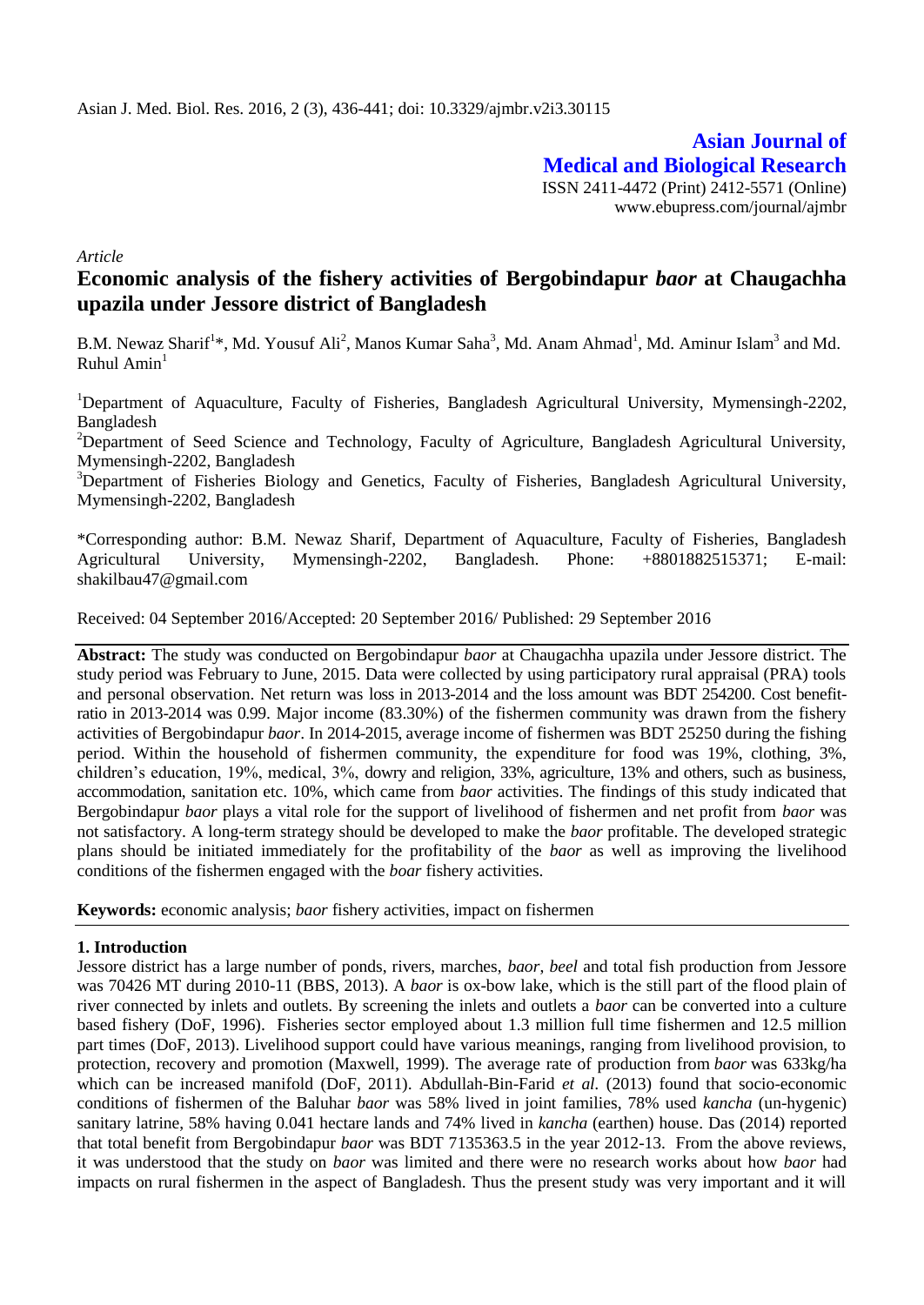contribute the considerable value for *baor* fishery. Therefore, the present study was undertaken to assess the economic analysis and to know the impacts of *baor* on rural fishermen.

## **2. Materials and Methods**

## **2.1. Study area and study period**

The study was conducted on Bergobindapur *baor*, which was situated at Chaugachha upazila, Jessore from February to June, 2015. The total area of Bergobindapur *baor* was about 217 hectares. (Source: Bergobinapur *baor* office).

# **2.2. Physical structure**

The stage of infrastructural development at Bergobindapur *baor* was much highly established under government departmental management in Oxbow Lakes Project-1 (OLP-1). The general information on physical structures of Bergobindapur *baor* is shown in Table 1.

## **Table 1. Physical structure of Bergobindapur** *baor.*

| <b>Characters</b>     | Unit       | Bergobindapur baor |
|-----------------------|------------|--------------------|
| Area                  | Hectare    | 217                |
| Average depth         | Feet       | 30                 |
| Surrounding village   | <b>Nos</b> | 5                  |
| Sluice gate           | <b>Nos</b> |                    |
| Culvert               | <b>Nos</b> | 10                 |
| Fish landing center   | <b>Nos</b> |                    |
| Guard shed            | <b>Nos</b> |                    |
| <b>Fish Sanctuary</b> | <b>Nos</b> | $\overline{0}$     |
| Pump house            | <b>Nos</b> |                    |
| Electricity supply    | $220$ volt | Yes                |

## **2.3.** *Baor* **management system**

The culture management of Bergobindapur *baor* was managed by the Department of Fisheries (DoF).

## **2.4. Target groups**

The study was conducted on 50 fishermen engaged with the Bergobindapur *baor* activities. In the study area, a large number of fishermen earned their livelihood in fishing from *baor* and its associated activities.

## **2.5. Data collection method**

Fishermen's data were collected using various participatory rural appraisal (PRA) tools such as focus group discussion (FGD), key informant's information, semi structured interviews etc and relevant data were collected from *baor* office and Fisheries Complex, Arabpur, Jessore.

## **2.6. Data analysis**

All the collected data were summarized and scrutinized carefully and analyzed by MS Excel and then presented in tabular and pie-chat forms.

## **2.7. Economic analysis**

The cost benefit analysis of Bergobindapur *baor* was done. The capital cost, operating cost, revenue income, costbenefit ratio and net profit were analyzed.

# **2.7.1. Capital cost**

Capital cost (land acquisition cost, residential building construction cost, pump house construction cost etc. associated with *baor* operation) was understood by questionnaire interview.

# **2.7.2. Operating cost**

The operating cost (e.g. wages of staffs, labor, feed, fingerlings cost etc.) was calculated from the costs involved to *baor* fish production in the fiscal year 2013-2014.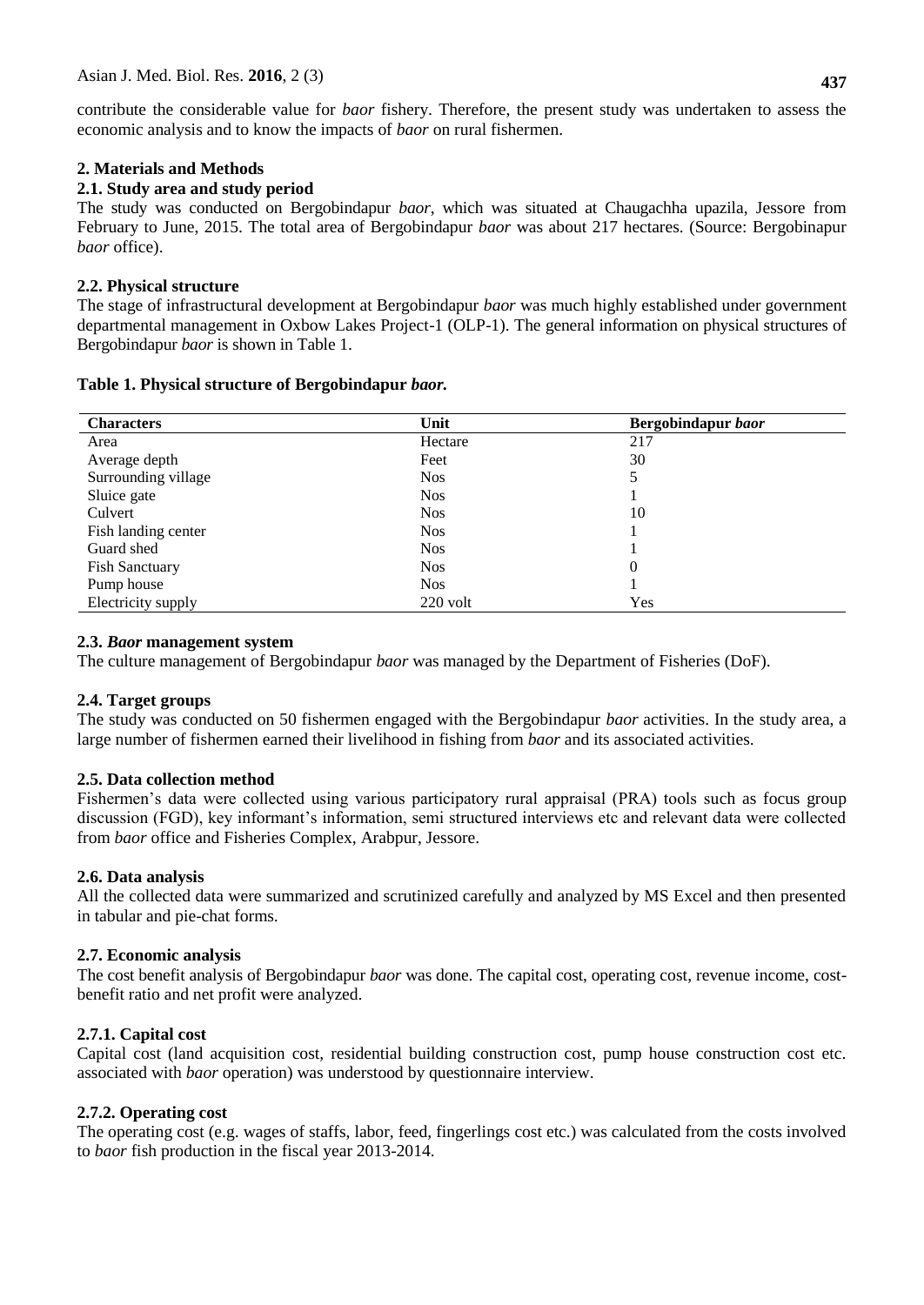## **2.7.3. Depreciation cost**

Annual depreciation cost was calculated by using the following formula (Akhter, 2007):

Annual Depreciation  $Cost = \frac{Capital cost}{ \text{Principal life}}$ Project life

## **2.7.4. Total cost**

Total cost was calculated by using the following formula (Akhter, 2007): Total  $cost = Operating cost + Depreciation cost$ 

# **2.7.5. Revenue income**

The revenue income (total income from fish in the fiscal year 2013-2014 was calculated on the basis of total sale of fish.

# **2.7.6. Cost-benefit ratio**

Total cost-benefit ratio was calculated by using the following formula: Cost-benefit ratio  $=$   $\frac{\text{Total benefit}}{\text{Operating }cos}$ Operating cost

# **3. Results**

#### **3.1. Economic analysis**

Economic analysis of Bergobindapur *baor* was done. Capital cost, operating cost, annual depreciation cost, total cost, revenue income, cost-benefit ratio and net profit were analyzed, respectively (Tables 2 to 8).

## **Table 2. Capital cost.**

| <b>Cost items</b>                                         | Capital cost (BDT) |
|-----------------------------------------------------------|--------------------|
| Land acquisition cost (45.12 acre)                        | 682000             |
| Residential building cost (1300 ft <sup>2</sup> )         | 528000             |
| Guard shed and meters cost                                | 48000              |
| Pump house construction cost                              | 68000              |
| Water controlled infrastructure construction cost         | 417000             |
| Dynar <i>beel</i> excavation cost (31 hectare)            | 2276000            |
| Boundary wall construction and internal facilities cost   | 842000             |
| Oxidation tank cost                                       | 41000              |
| Tube well cost                                            | 28000              |
| Adjacent road construction cost (2.04 mile)               | 2058000            |
| Electricity line cost $(4.15 \text{ km})$                 | 1179000            |
| Telephone cost                                            | 2460000            |
| Office cum hatchery building cost (1975 ft <sup>2</sup> ) | 600000             |
| Fish landing centre cost                                  | 42000              |
| Nursery pond excavation cost                              | 7000000            |
| <b>Total</b>                                              | 9755000            |

## **Table 3. Operating cost.**

| Cost items                          | <b>BDT/Fiscal year 2013-2014</b> |
|-------------------------------------|----------------------------------|
| Fish feed cost                      | 1086000                          |
| Fingerling cost (152kg/ha)          | 50000                            |
| Labor cost (Number of labor 14)     | 420000                           |
| Land development tax                | 70000                            |
| Tax                                 | 20000                            |
| Electricity cost                    | 105000                           |
| Fuel cost (petrol, Diesel)          | 30000                            |
| Tools repair and storage cost       | 10000                            |
| Boat and net repairing cost         | 50000                            |
| Salaries and allowance of personnel | 1925000                          |
| <b>Total cost</b>                   | 3766000                          |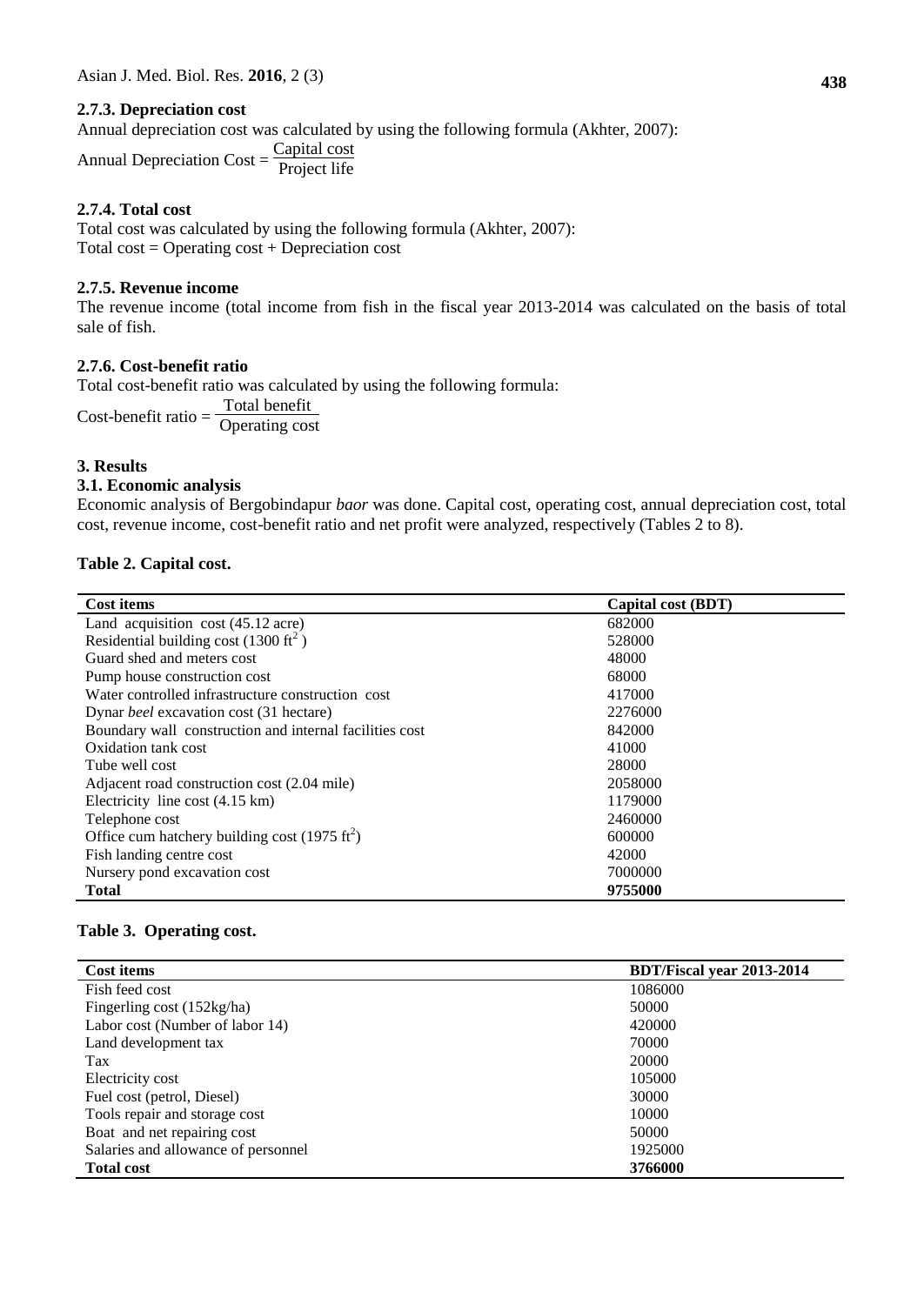#### **Table 4. Annual depreciation cost.**

| Annual depreciation $cost =$ | Capital cost/Project life |
|------------------------------|---------------------------|
|                              | $= 9755000/50$            |
|                              | $= 195100 BDT$            |

## **Table 5. Total cost.**

| <b>Fiscal year</b> | <b>Operating Cost + Annual Depreciation</b><br>Cost (BDT) | Total cost (BDT) |
|--------------------|-----------------------------------------------------------|------------------|
| 2013-2014          | $3766000 + 195100$                                        | 3966100          |

#### **Table 6. Revenue income.**

| <b>Species</b>                      | BDT/Fiscal year 2013-2014 |
|-------------------------------------|---------------------------|
| Carp fish                           | 2611900                   |
| Small indigenous fish species (SIS) | 100000                    |
| Total income                        | 3711900                   |

#### **Table 7. Cost benefit ratio.**

| <b>Fiscal year</b> | $\mathbf{a}$<br>Fotal<br><b>Operating cost</b><br>-benefit / | .`ost<br><b>benefit ratio</b> |
|--------------------|--------------------------------------------------------------|-------------------------------|
| 3-2014<br>2013     | 766000<br>1900/s                                             | 0.99 <sub>o</sub>             |

#### **Table 8. Net profit.**

| <b>Fiscal year</b> | Total income - Total cost (BDT) | Net profit (BDT)         |
|--------------------|---------------------------------|--------------------------|
| 2013-2014          | 11900<br>3966100<br>າາ          | 254200<br>- 1<br>'' الال |

## **3.2. Impacts of** *baor* **on rural fishermen**

#### **3.2.1. Impacts on income sources**

*Baor* has great impacts on rural fishermen income as well as their livelihood. The average income of fishermen was about BDT 25250 during a fishing period from the Bergobindapur *baor*. In the study area, it was observed that total income derived from fishing activity in Bergobindapur *baor* was BDT 1262500 in 2014-2015 (Table 9).

## **Table 9. Impacts on income sources of fishermen.**

| Number of respondents | Income BDT (fishing period) | Average income (BDT) |
|-----------------------|-----------------------------|----------------------|
| 10                    | 300000                      |                      |
| 20                    | 550000                      |                      |
|                       | 112500                      | 25250                |
|                       | 300000                      |                      |
| Total = $50$          | $Total = 1262500$           |                      |

In the study area, it was observed that 83.30% of fishermen's incomes were derived from *baor* fishing activity that is termed as primary income. The rest 16.70% were derived from business and agricultural activities (Figure 1).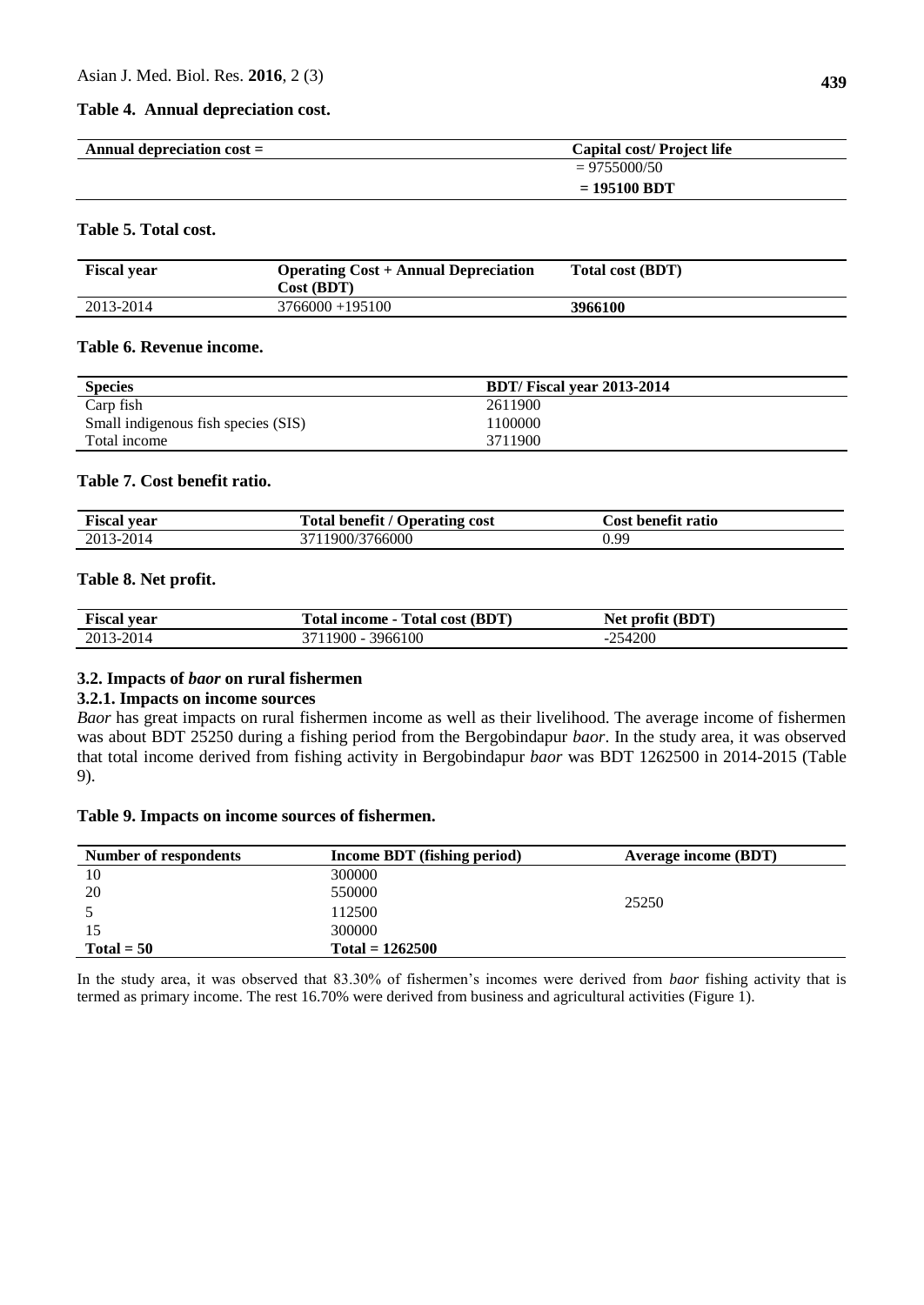

**Figure 1. Income sources of fishermen.**

## **3.2.2. Impacts on expenditure**

Fishermen's expenditure derived from the income of *baor* fishing activity in a year were for food, 19%, clothing, 3%, children's education, 19%, medical, 3%, dowry and religion, 33%, agriculture, 13% and others, such as business, accommodation, sanitation etc. 10%, (Figure 2).



**Figure 2. Total expenditure.**

#### **4. Discussion**

Das (2014) reported that total benefit from Bergobindapur *baor* was 7135363.5 BDT in the year 2012-13, but in the present study it was estimated that net loss and net profit during the fiscal year 2013-2014 was 254200 BDT. Samad *et al*. (2014) reported that cost-benefit ratio of Begobindapur *baor* was 0.941692 during the fiscal year 2011- 2012, but in the present study, it was estimated that cost benefit-ratio during the fiscal year 2013-2014 was 0.99 which was relevant to those of above findings.

During the present study, it was found in a year total income of fishermen was BDT 1262500 during fishing period The primary income of the fishermen were derived from boar fishing activity and other activities interrelated to *baor* such as sometimes stocking of fingerlings, feed supply to culture fish, etc. Fishing activity in the *baor* extended from about March to July and rest of the year most fishermen had no income sources. In the study area, it was observed that 83.30% of fishermen income was derived from *baor* fishing activity. The rest 16.70% from agricultural activity of farmers land, tea stall business. Islam *et al*. (2013) found that fishing activity as the primary source of income of the fishermen in Jessore district. Flowra *et al.* (2009) mentioned that only 4.5% of the fishermen involved as daily laborer in Dahia *beel* area of Natore district, which was more or less similar to that of the present study.

#### **5. Conclusions**

A large number household in the fishermen communities depends on the fishery activities in Bergobindapur *baor*. They earned major part of their total earnings from the *baor* and also meet their household nutrition from the fishery activities of the *baor*. Therefore, it has great impacts on rural fishermen income, expenditure and plays a vital role for the support of livelihood of fishermen. However, the net profit of the *baor* was not satisfactory. As the Bergobindapur *baor* is governed by DoF, so the government should take necessary initiatives immediately to make profitable the *baor*. Other than DoF, different organizations like NGOs, entrepreneurs, research organizations may raise their hand and assistance to long-term sustainably development of the *baor* and the improvement of socio-economic conditions of fishermen engaged with the *baor*.